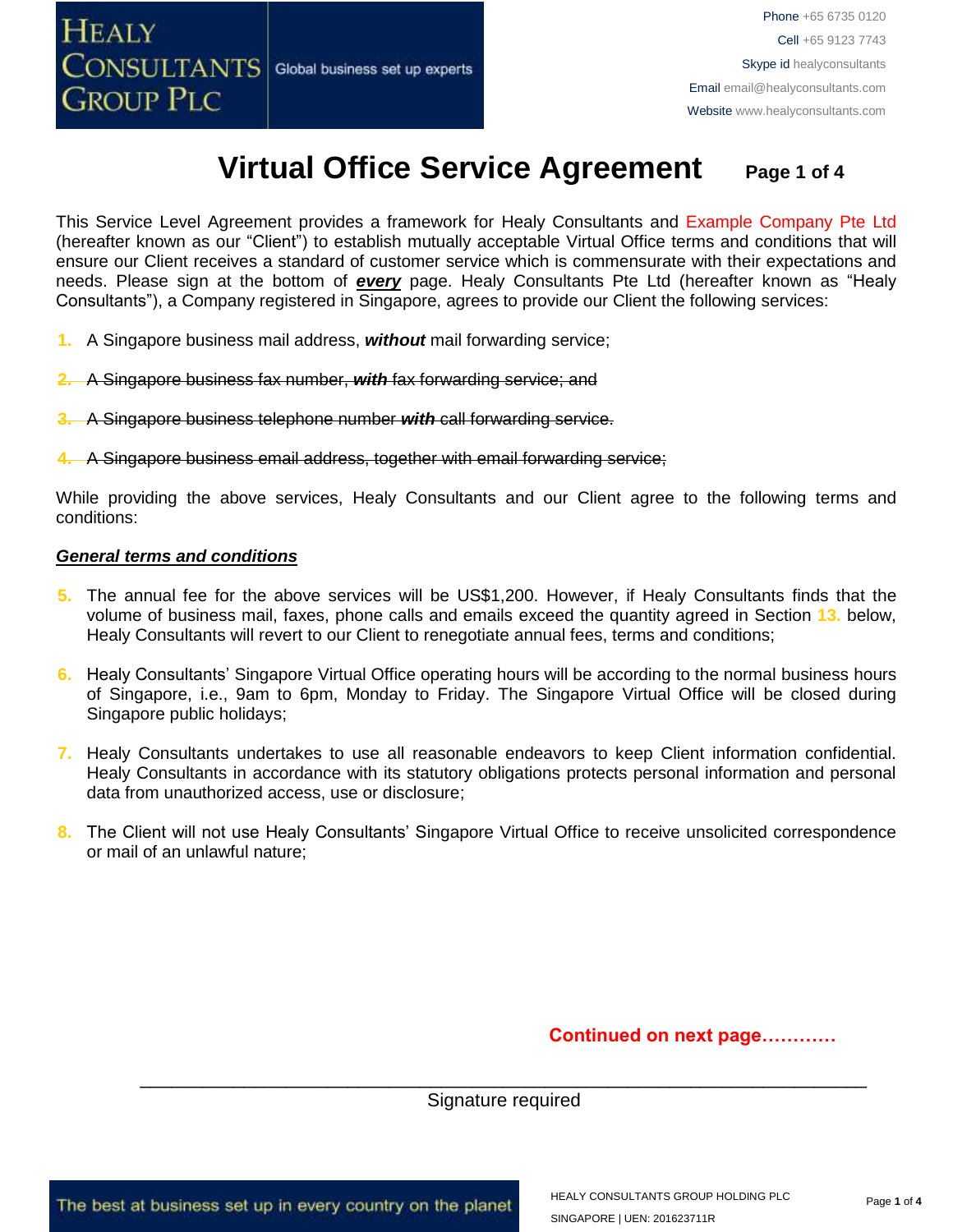

# **Virtual Office Service Agreement Page 2 of 4**

#### *Singapore Virtual Office Services*

**9.** Our Client can place the following contact details on business cards, their business website and on their Company invoices:

| <b>Example Company Pte. Ltd.</b>                                                |  |  |
|---------------------------------------------------------------------------------|--|--|
| Unit 15-01, Valley Point Office Tower, 491B River Valley Road, Singapore 248373 |  |  |
| Fax: N/A<br>Telephone: N/A                                                      |  |  |

**10.** Business mail received at the above address will be forwarded to the following address at the end of each month. The monthly courier costs will be borne by our Client:

#### **Our Client did not subscribe to this service**

**11.** Business faxes received at the above address will be forwarded to the following email address before the end of each day;

| Our Client did not subscribe to this service<br>Email address to forward incoming faxes to: |  |
|---------------------------------------------------------------------------------------------|--|
|---------------------------------------------------------------------------------------------|--|

**12.** Business phone calls received at the above number will be answered "Good day, how may I help you?". A phone message will be taken, the details of which will be emailed to the following email address:

| Email address to forward phone messages to: | Our Client did not subscribe to this service |
|---------------------------------------------|----------------------------------------------|
|---------------------------------------------|----------------------------------------------|

### **Continued on next page…………**

#### \_\_\_\_\_\_\_\_\_\_\_\_\_\_\_\_\_\_\_\_\_\_\_\_\_\_\_\_\_\_\_\_\_\_\_\_\_\_\_\_\_\_\_\_\_\_\_\_\_\_\_\_\_\_\_\_\_\_\_\_\_\_\_\_\_\_\_\_\_\_ Signature required

The best at business set up in every country on the planet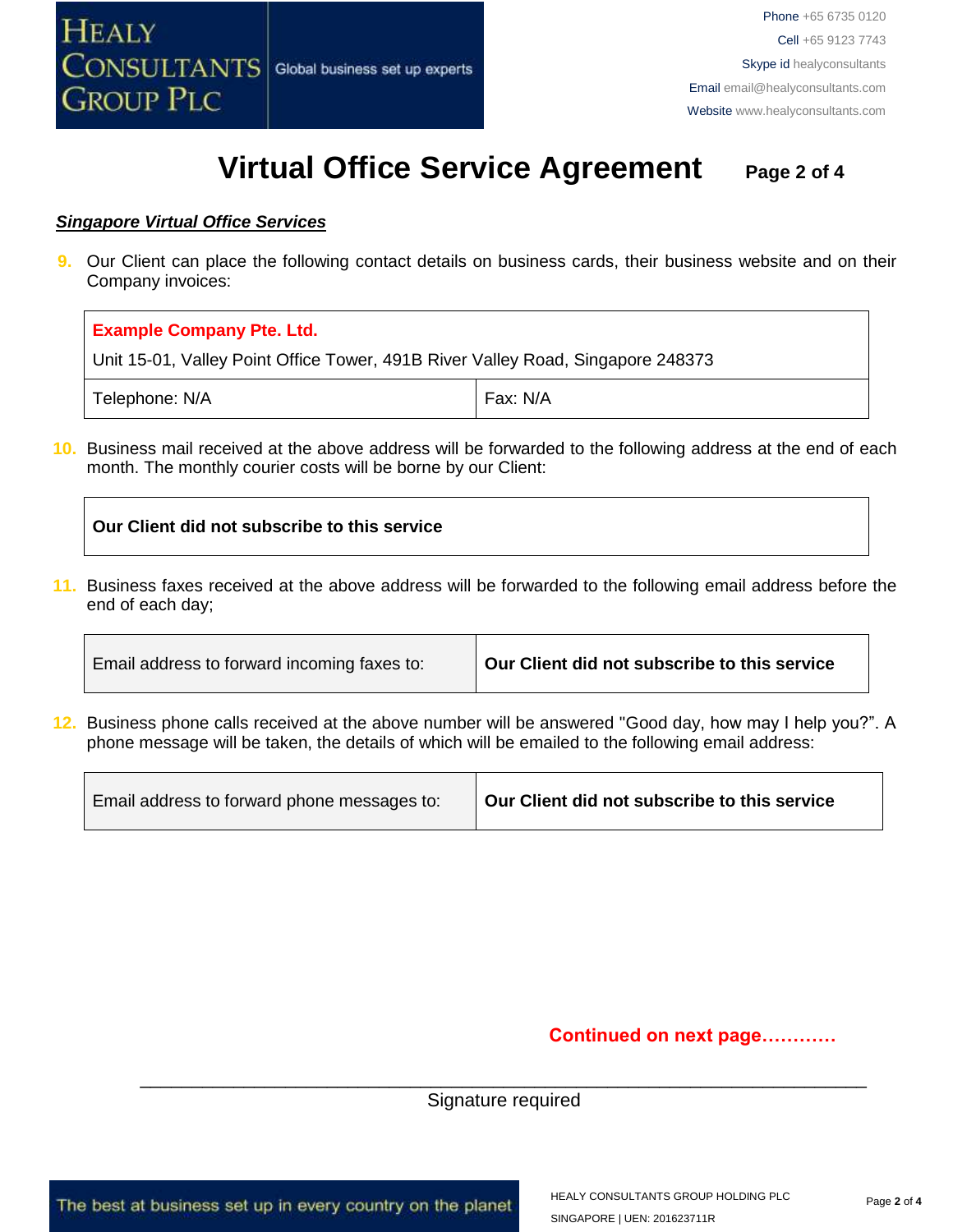

## **Virtual Office Service Agreement Page 3 of 4**

#### *Virtual Office fees*

**13.** The following Virtual Office fees have been agreed between Healy Consultants and the Client:

| <b>Service required</b>                        | US\$  | Annual<br>Fee | One-time<br><b>Fee</b> | <b>Comments</b>                           |
|------------------------------------------------|-------|---------------|------------------------|-------------------------------------------|
| Use of Healy Consultants business address      | 1,200 | Yes           |                        | Client invoices, websites, business cards |
| Business mail address and forwarding service   | 800   | <b>Yes</b>    |                        | Volume range - 5 per day                  |
| Business telephone and message forwarding      | 900   | <b>Yes</b>    |                        | Volume range - 5 per day                  |
| Business email address and forwarding service  | 300   |               | Yes                    | Unlimited                                 |
| Business fax number and fax forwarding service | 600   |               | Yes                    | Volume range - 5 per day                  |
| <b>Total</b>                                   | 1,200 |               |                        | Dormant virtual office                    |

 **Continued on next page…………**

\_\_\_\_\_\_\_\_\_\_\_\_\_\_\_\_\_\_\_\_\_\_\_\_\_\_\_\_\_\_\_\_\_\_\_\_\_\_\_\_\_\_\_\_\_\_\_\_\_\_\_\_\_\_\_\_\_\_\_\_\_\_\_\_\_\_\_\_\_\_\_\_\_\_\_\_\_\_\_\_\_\_\_\_\_\_\_\_\_\_\_\_\_\_\_\_\_\_ Signature required